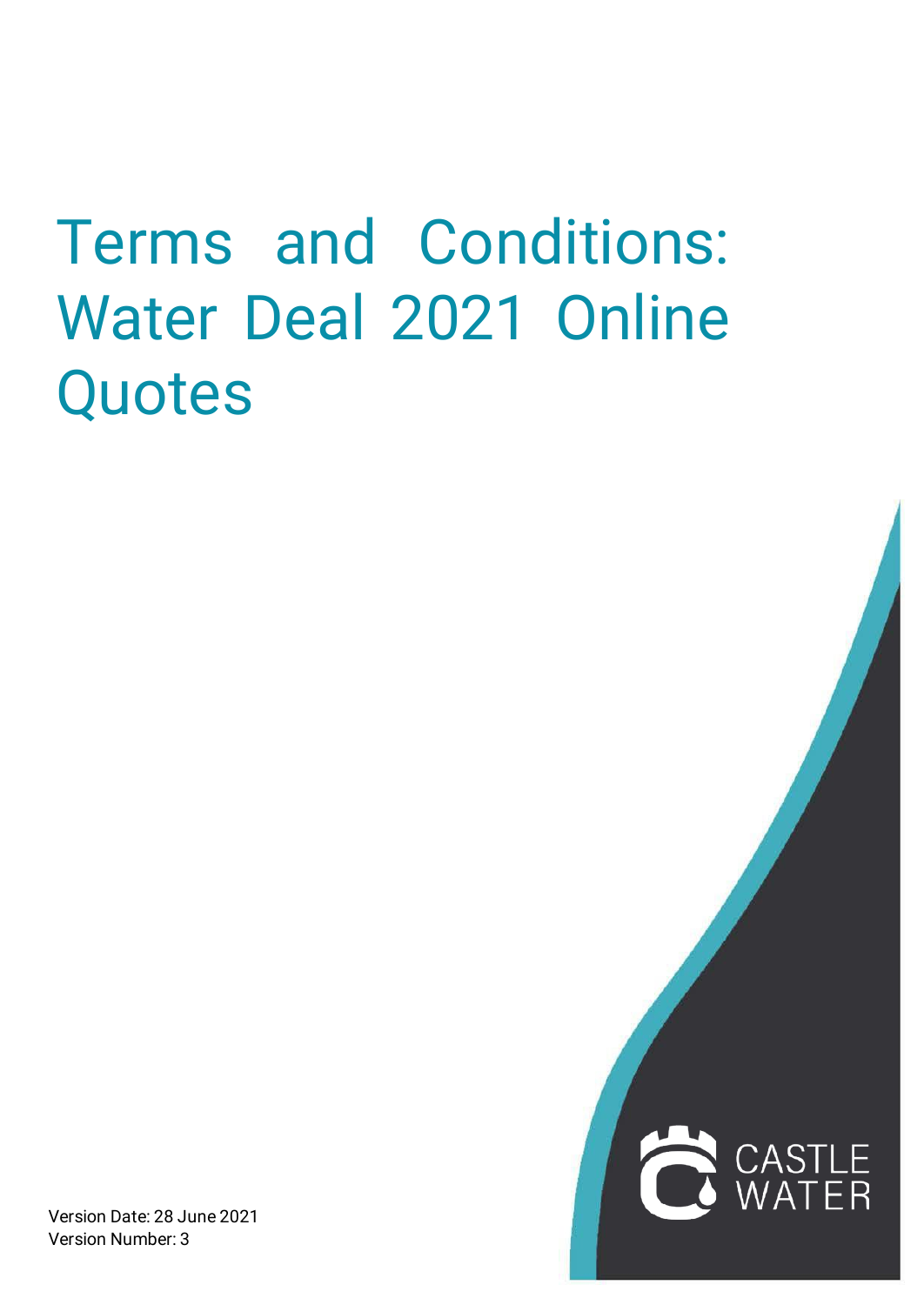## **Terms and Conditions for Water Deal 2021**

The Water Deal 2021 involves the Customer selecting one of two promotional offers run by CWL for a limited period of time. Both offers are subject to contract and shall only be available to Customers who obtain and accept a quotation via the CWL Online Estimation Tool between 1 January 2021 and 31 December 2021.

- 1 Definitions
	- 1.1 In these termsand conditions, the following words and expressions shall have the following meanings:
		- 1.1.1 "Charges" means the charges for the provision of the Services in accordance with these Terms and Conditions, the relevant Scheme of Charges and the National Scheme;
		- 1.1.2 "Customer" means a party occupying non-household premises which has been, is or will be liable to pay CWL in respect of Services;
		- 1.1.3 "CWL" means Castle Water Limited a limited company registered in Scotland with company number SC475583, with its registered office at 1 Boat Brae, Rattray, Blairgowrie, PH10 7BH and licensed by Ofwat to provide water and waste services in England;
		- 1.1.4 "National Scheme" means the document entitled "Scheme of Terms and Conditions for National Customers" of CWL available at [www.castlewater.co.uk/info;](http://www.castlewater.co.uk/info%3B)
		- 1.1.5 "Potential Customer" means a party which has sought an estimate from CWL for the provision of Services for Relevant Premises pursuant to this scheme of terms and conditions;
		- 1.1.6 "Relevant Premises" means the non -household premises in respect of which a Potential Customer has sought a quote for the provision of Services by CWL;
		- 1.1.7 "Scheme of Charges" means the scheme of charges for the relevant Wholesale Supplier for area in which the Customer's premises are located which is available at [www.castlewater.co.uk/info;](http://www.castlewater.co.uk/info%3B)
		- 1.1.8 "Services" means water supply and/or waste retail services pursuant to the Water Industry Act 1991.
- 1.2 Capitalised words and expressions shall bear the same meaning given to them in the National Scheme.
- 1.3 The Terms and Conditions are supplemental to and to be read in conjunction with the National Scheme.
- 1.4 Where these Terms & Conditions differ from or conflict with the National Scheme, these Terms & Conditions shall take precedence. Otherwise, the National Scheme remain in full force and effect and on the basis upon which we contract with you.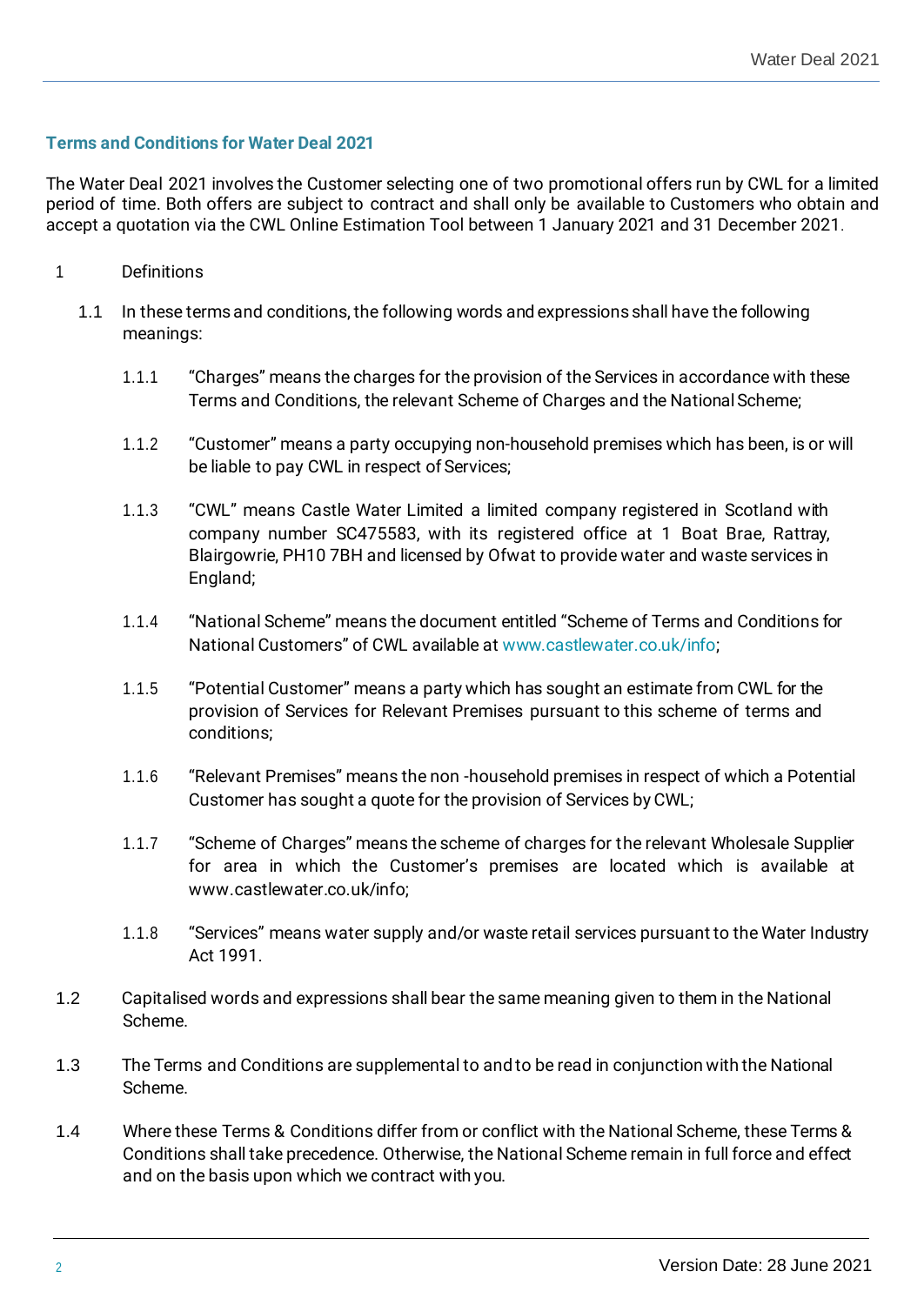## 2 Online Estimation Portal

- 2.1 CWL shall maintain a portal (the"Portal") to permit PotentialCustomers to obtain a quotation for the provision of Services by CWL (a "Quote"). The Portal is available at [www.castlewater.co.uk/quick-quote.](http://www.castlewater.co.uk/quick-quote)
- 2.2 Any Quote generated by the Portal is an estimate based on the information provided by the Potential Customer and available data on the Central Market Operating System ("CMOS"). Where any of the rating base values are absent from CMOS, the Quote will be determined using the appropriate default values. The relevant rating base values are asfollows:
	- 2.2.1 Surface water and drainage area (m2)
	- 2.2.2 Meter size (mm)
	- 2.2.3 Consumption value per annum(m3/£)
	- 2.3 The Quote is subject to variation if:
		- 2.3.1 the Relevant Premises do not correspond to the information maintained within CMOS;
		- 2.3.2 any information providedbythePotentialCustomerin preparationof aQuoteisincorrect; or
		- 2.3.3 the consumption of water at the Relevant Premises is not in accordance with the estimates set out in thequote.
	- 2.4 A Quote cannot be used in conjunction with any other offer, discount or cashback offered byCWL.
- 2.5 Notwithstanding that a Potential Customer has obtained a Quote, CWL reserve the right to refuse to enter into a contract with the PotentialCustomer.
- 2.6 A Potential Customer is not obliged to enter into a contract with CWL as a result of obtaining a Quote through the Portal.
- 3 Availability
- 3.1 Potential Customers will not be able to obtain a Quote where the Relevant Premises meet any of the following criteria:
	- 3.1.1 There are multiple sites;
	- 3.1.2 There will be any trade effluent services to beprovided;
	- 3.1.3 Where a post-code cannot be found on CMOS; and/or
	- 3.1.4 Where a Quote is sought on behalf of a third party.
- 3.2 Without prejudice to paragraph 3.1, CWL may provide a quotation for any Relevant Premises which meet any of the criteria set out in paragraph 3.1. Where a Potential Customer wishes to obtain a quotation in respectof such Relevant Premises, such Potential Customer should contactCWL by email to [switch@castlewater.co.uk.](mailto:switch@castlewater.co.uk)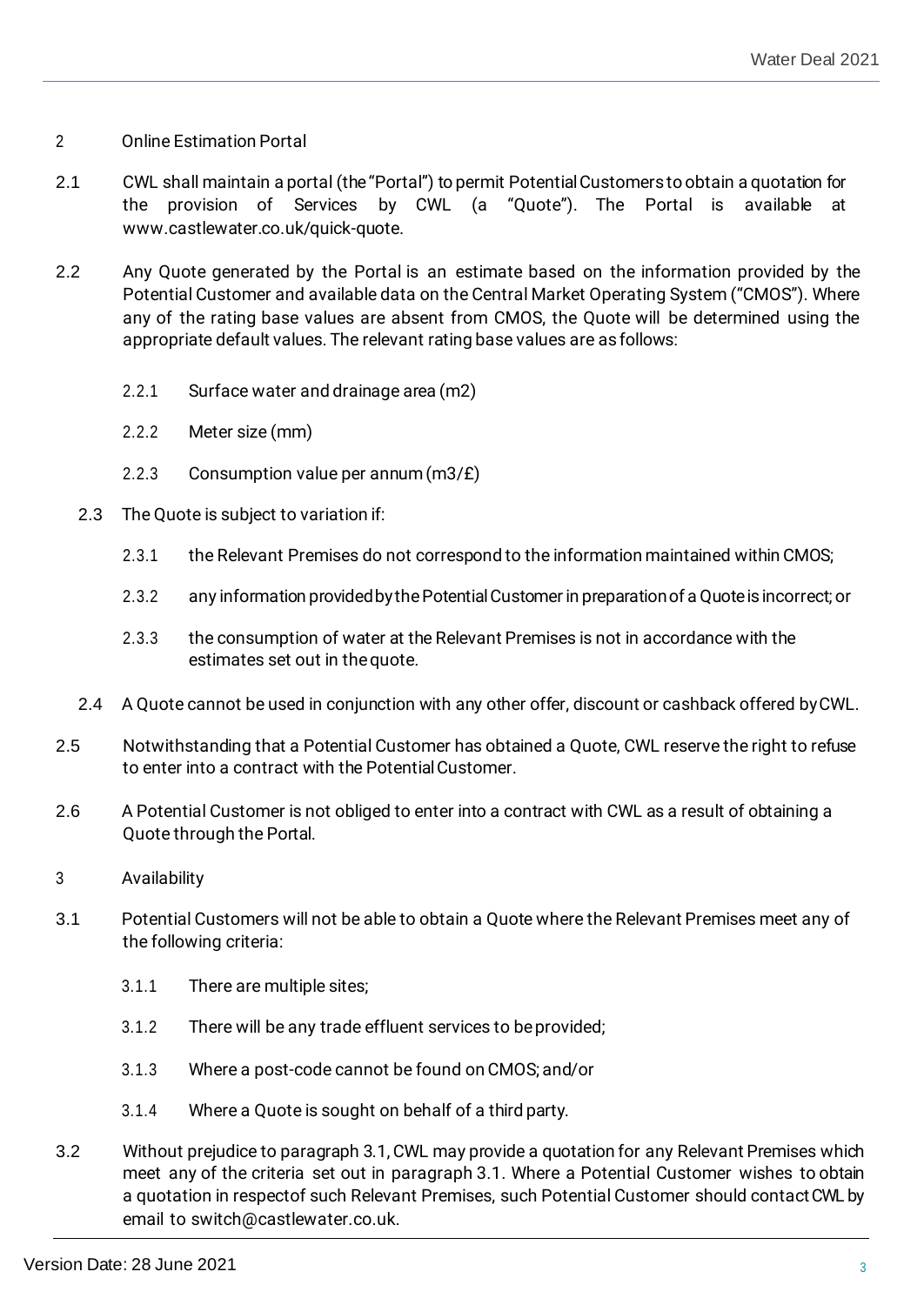- 4 Contract Commencement and Termination
	- 4.1 Where a Potential Customer accepts a Quote, these terms and conditions and the National Scheme form the basis of the contract between CWL and the Customer (the"Contract").
	- 4.2 The Customer agrees to enter into a contract forthe Services from CWL based on these Termsand Conditions, the National Scheme and the relevant Scheme of Charges for a minimum period of either:
		- 4.2.1 36 months in accordance with clause 5.2; or
		- 4.2.2 24 months in accordance with clause 5.6.
	- 4.3 This Contract will commence from the date the Customertransferred to CWL ("the Effective Date").
	- 4.4 The Contract will be based upon the Quote from the Effective Date until 31st March the following year. Thereafter, the customer will be billed from 1st April to 31st March of any given initial and subsequent year.
	- 4.5 This Contract will terminate on the earliest of:
		- 4.5.1 the agreement of alternative contract terms between a Customer and CWL relative to the Relevant Premises;
		- 4.5.2 the deregistration of the supply point for the Relevant Premises on CMOS;
		- 4.5.3 depending on the Quote the Customer obtains from CWL either:
		- 4.5.3.1 the date falling 36 months after the Effective Date in accordance with clause 5.2 (following which the Customer will continue to be supplied with the Services of CWL on the default tariff applicable to the Relevant Premises and in accordance with the terms of the National Scheme); or
		- 4.5.3.2 the date falling 24 months after the Effective Date in accordance with clause 5.6 (following which the Customer will continue to be supplied with the Services of CWL on the default tariff applicable to the Relevant Premises and in accordance with the terms of the National Scheme).
- 5 Pricing Terms
	- 5.1 The Customer shall pay to CWL the Charges for the Services (including relevant disconnection charges) in accordance with the NationalScheme.
	- 5.2 For the purposes of these terms and conditions, the Charges for Services will be the relevant Wholesale Charges plus the Applicable Margin. Subject to paragraph 5.3 below, for the purposes of any contract agreed between a Customer and CWL pursuant to these Terms and Conditions, the Applicable Margin will be 6% for water supply and 8% for waste retail Services (or such margin as is specified by CWL in the Quote provided to the Customer pursuant to clause 5.6 below).
	- 5.3 The Charges are subject to applicable VAT which the Customer shall be liable to pay CWL.